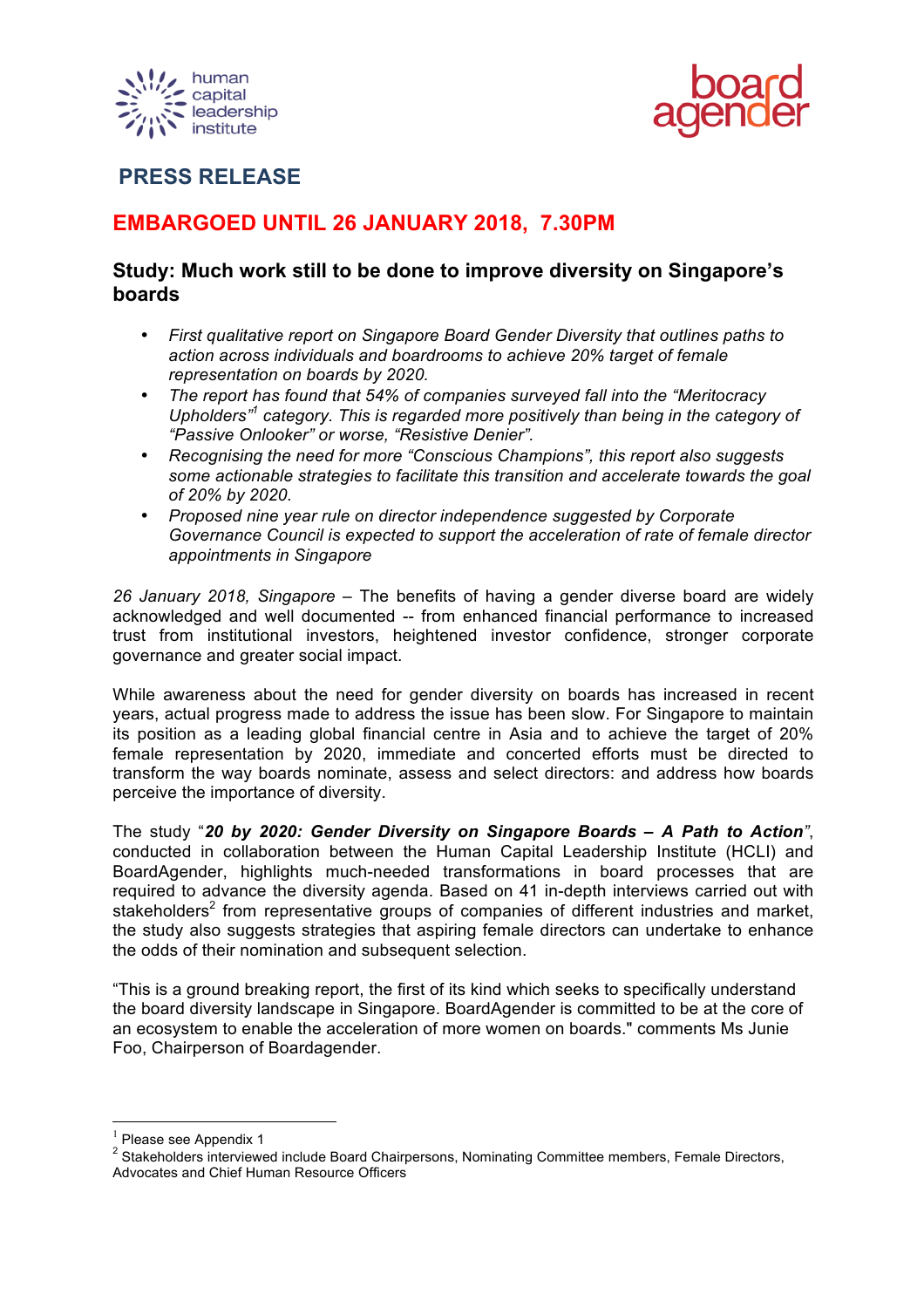### **The diversity philosophy of boards**

The study identifies four philosophical positions<sup>3</sup> that boards tend to adopt towards the issue of diversity: The Resistive Denier, The Passive Onlooker, The Meritocracy Upholder, and the Conscious Champion, depending on their openness towards implementing a gender diverse board.

Unsurprisingly, given Singapore's reputation for meritocracy, the majority interviewed fall into the category of 'Meritocracy Upholder', with many warning of the danger of tokenism and the consequences of deviating from a meritocratic nomination process.

However, unfettered pursuit of meritocracy during nomination and selection process may sometimes preclude the consideration of women as potential candidates. Dr Don Chen, Assistant Vice President of Knowledge and Solutions at HCLI and Lead Researcher of the project notes that women do not always fit the mould of the typical profile of a director, and can fall off the radar of nomination committees when they search for the 'best board candidate' based on their archetype of who will make a good director.

"Meritocracy and gender diversity are not mutually exclusive. Boards need to strike a balance between looking for candidates who fit their archetype to a 'T' and the benefits of gender diversity where members bring a greater variety of skills and perspectives to the table," said Dr Chen.

To address the diversity challenge, the study suggests two fundamental transformations that boards must make to transit to becoming Conscious Champions.

#### **Transformation 1 – Adopt a deliberate and targeted board renewal process**

More often than not, board succession is not a well thought-through process. Two major issues plague the board succession process. Entrenched board directors – with board directors serving longer beyond the recommended number of years, as well as boards that seek replacements, rather than renewal – with boards seeking new members who share the same profile as outgoing directors instead of recruiting new directors who can augment the skill gaps of the board.

To counter this, the study recommends that succession planning and board renewal be undertaken as an explicit activity, with boards actively refreshing themselves with due consideration of the nine-year rule. In addition, multiple sourcing methods should be used in renewal to ensure that the candidate pool is varied and aligns with the changes in the macro-operating environment.

#### **Transformation 2 – Protect the independence of nominating committees to enhance selection process**

Interviewees suggest that nominating committees are sometimes not provided independence in their nominations. In addition, nominating committees on boards that are "Resistive Deniers" tend to disadvantage the selection of female directors.

Nominating committees have the power to refocus the board by putting in place directors who have the right skills and talent mix to deal with future business challenges. The study recommends adjusting the composition of the nominating committee to comprise individuals who are a good judge of character, are visionary and progressive in their thinking.

 $3$  Refer to Appendix 1 for breakdown of philosophical positions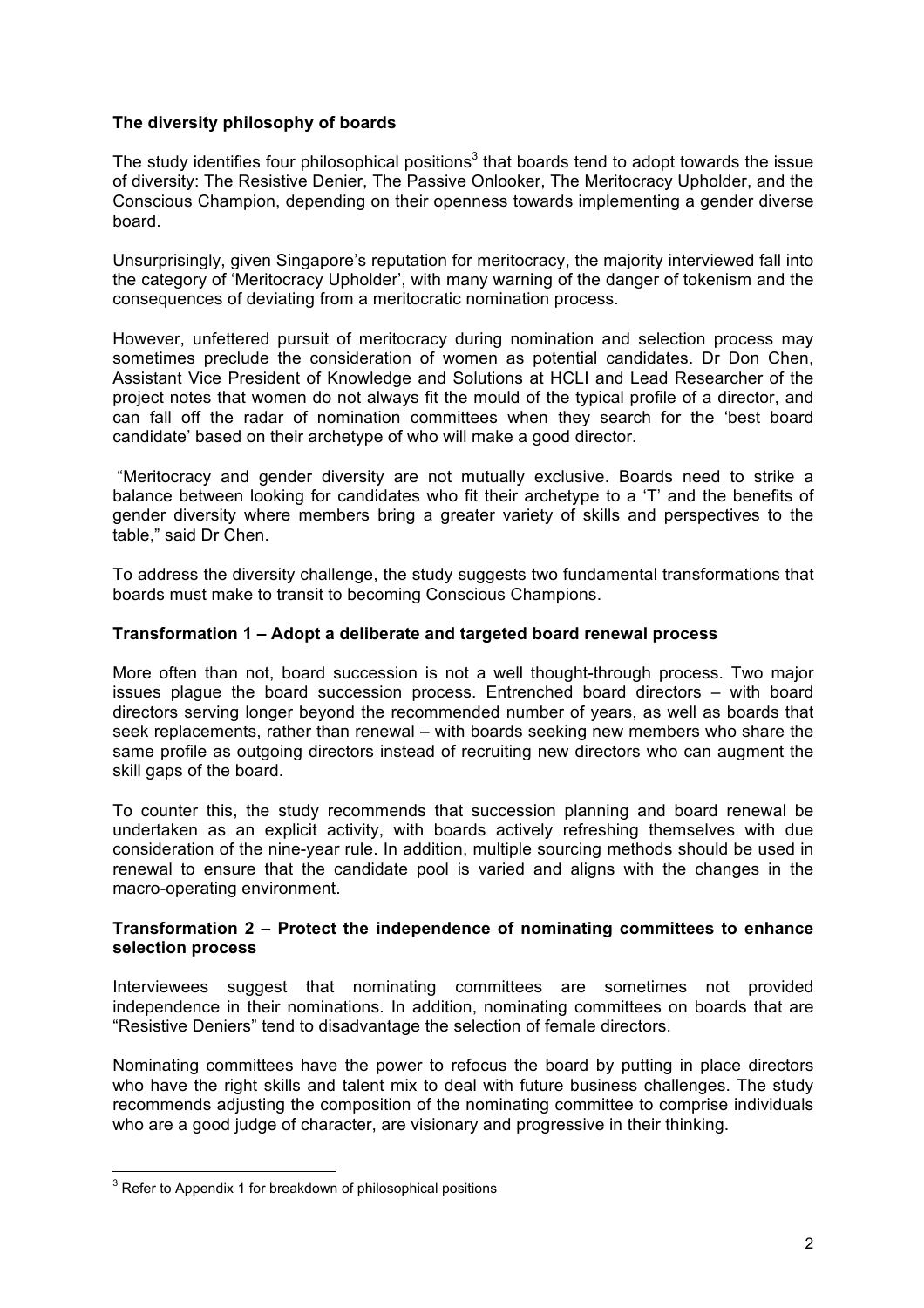## **Achieving 20% by 2020**

It is clear that gender diversity cannot be left to chance, it requires a planned and directed effort from multiple stakeholders in the business ecosystem, to come together to adopt an inclusive and progressive stance towards board diversity.

To effect change, three critical touch points have to be addressed:

- 1. **Addressing Stereotypes** Boards and nominating committees need to re-examine their perceptions of what 'suitable' means in the context of board roles in Singapore. Search criteria for directors needs to be adjusted to meet future business needs, not just existing business concerns.
- 2. **Visualising Goals** Realistic gender diversity goals need to be set for companies and/or boards. Stakeholders who are proficient change agents need to be activated to revolutionise existing practices.
- 3. **Realising Change** Review board guidelines and the status quo, revise the current nomination and selection approach to maximise the potential in the talent pool to achieve diversity.

The study was kindly sponsored by Accenture, ADP, Goldman Sachs, Singtel and TAFEP.

For media enquiries, please contact:

Ms Amanda HO Programmes Manager Singapore Council of Women's Organisations DID: (65) 6571 0182 Mobile: (65)9634 5322 Email: amanda@scwo.org.sg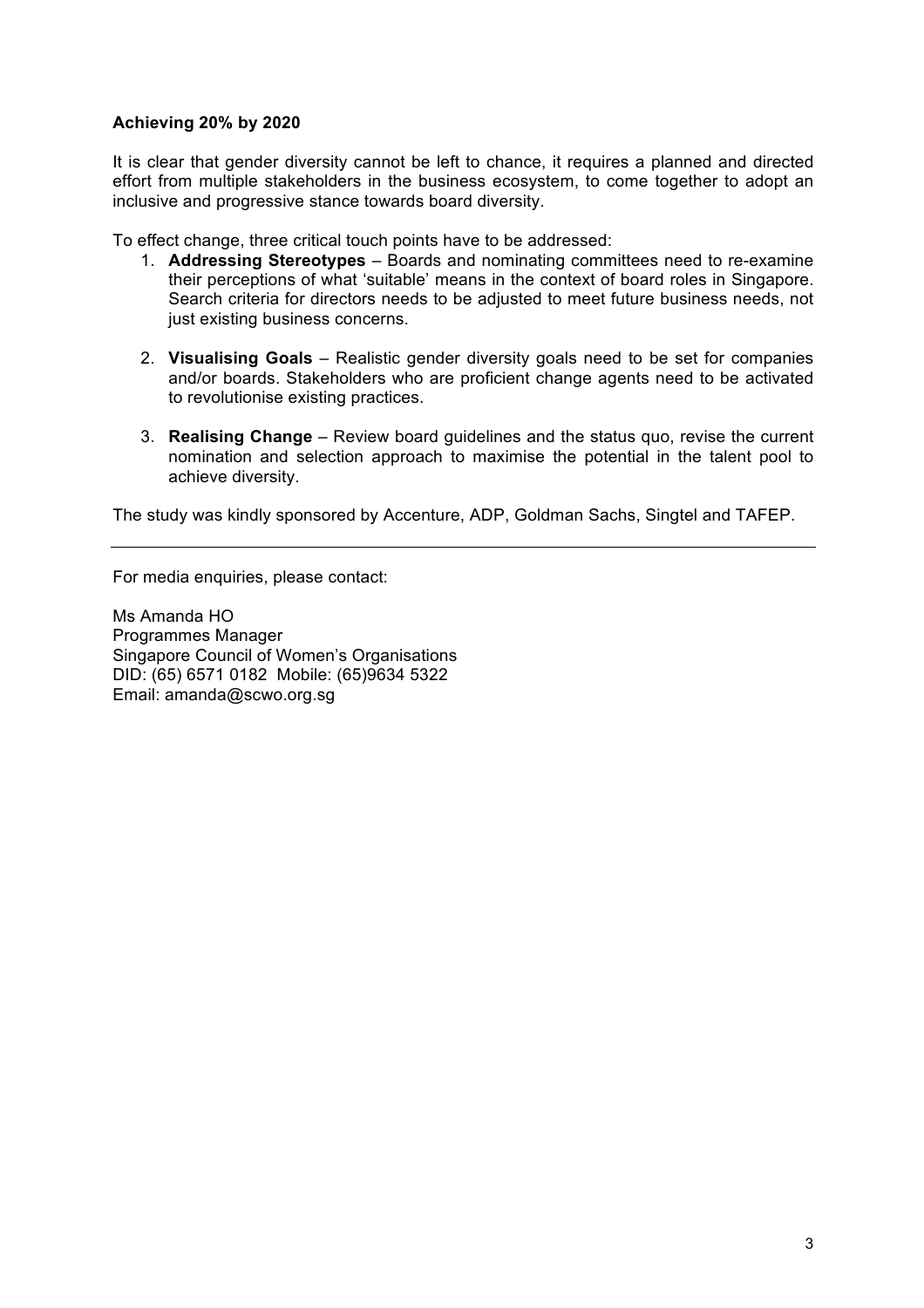## **About the Human Capital Leadership Institute**

The Human Capital Leadership Institute is a centre of excellence that facilitates the acceleration of leadership development and strategic human capital management capabilities in Asia. Through its efforts, HCLI aims to develop global leaders with a strong understanding of leading in Asia, as well as to build Asian leaders with the ability to lead on the global stage. The institute achieves this by driving Asia-specific research and insights, creating industry-relevant executive development programmes and fostering rich networks between thought leaders in business, government and academia.

HCLI is a subsidiary of Temasek Management Services, which is wholly owned by Temasek Holdings (Private) Limited, and is supported by the Singapore Ministry of Manpower and the Singapore Economic Development Board.

For more information, please visit www.hcli.org

### **About BoardAgender**

BoardAgender was launched on 9th March 2011**,** and its aim is to provide a forum to facilitate a greater awareness of the benefits of gender balanced business and the advancement of women into senior leadership positions and ultimately the board room. BoardAgender welcomes business women and men, as well as private and public sector organisations to participate in our events, engage in our discussions, and benefit from our resources to achieve best practices.

BoardAgender concentrates on:

- **Information:** Conducting research. The website serves as a resource for local and global statistics and research on women in leadership and in the boardroom.
- **Awareness:** Through a variety of channels including the 100 Champions Campaign and media, to raise the level and amount of dialogue in the community on the topic of gender balance in the workplace and boardroom.
- **Education & Inspiration:** Speaker, networking events, training and corporate Dialogue Sessions to provide personal inspiration, education, and the sharing of corporate best practices.

For more information, please visit **www.boardagender.org**, or email **contact@boardagender.org**.